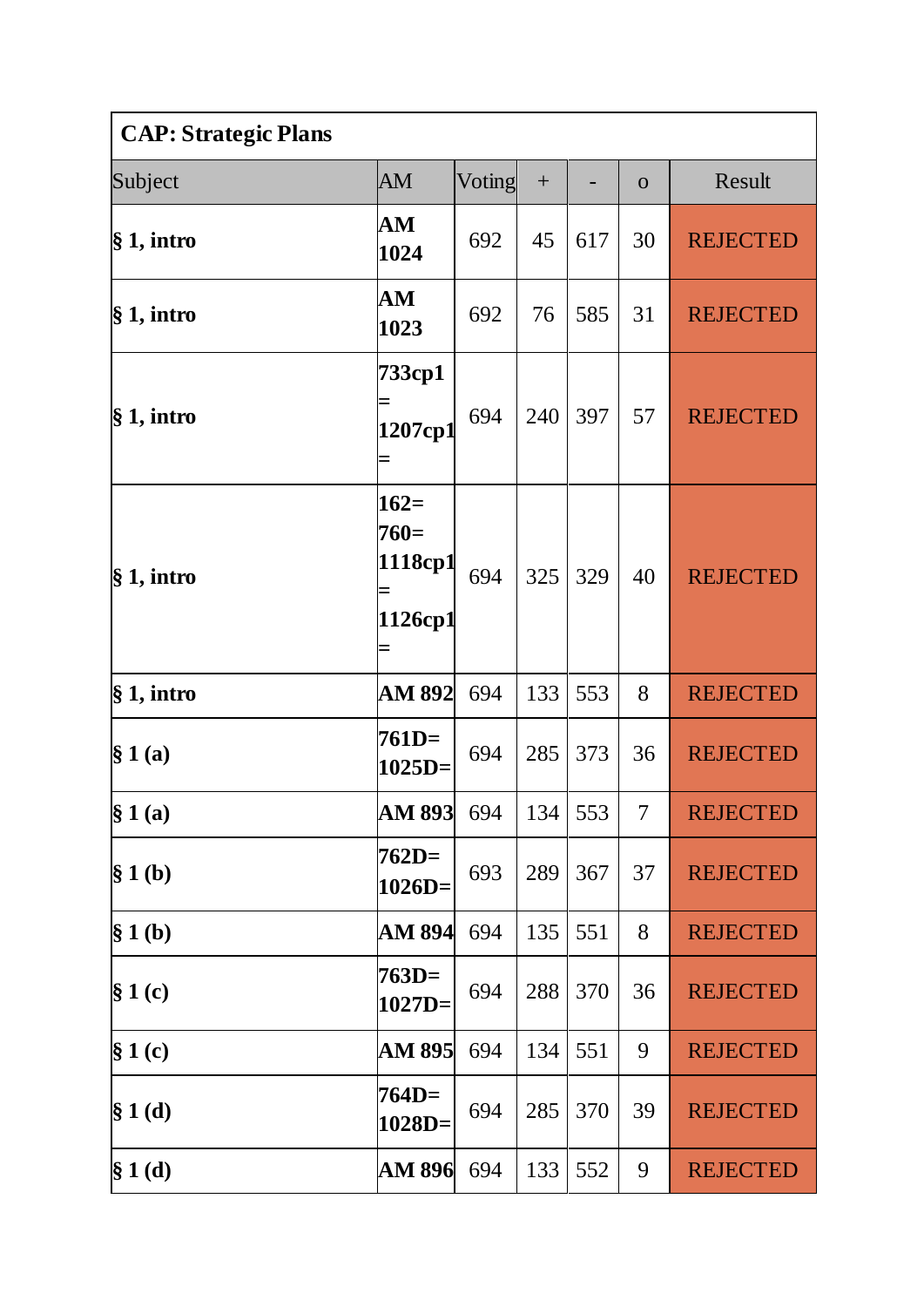| $\$\,2,$ sub $\S\,1,$ intro        | $163=$<br>733cp2<br>$= 765 =$<br>$897=$<br>1118cp2<br>$=1126c$<br>$p2=$<br>1207cp2                                                  | 693 | 595 | 69  | 29 | <b>ADOPTED</b>  |
|------------------------------------|-------------------------------------------------------------------------------------------------------------------------------------|-----|-----|-----|----|-----------------|
| $\hat{\S}$ 2, sub $\hat{\S}$ 1 (a) | 898D                                                                                                                                | 694 | 42  | 617 | 35 | <b>REJECTED</b> |
| $\hat{\S}$ 2, sub $\hat{\S}$ 1 (a) | $164=$<br>733cp3<br>$= 766 =$<br>1118cp3<br>1126cp3<br>1207cp3                                                                      | 693 | 500 | 160 | 33 | <b>ADOPTED</b>  |
| $\$ {2, sub\ 1 (b)                 | $165D=$<br>733ср4<br>$\mathbf{D} =$<br>899D=<br>1118cp4<br>$\mathbf{D} =$<br>1126cp4<br>$\mathbf{D} =$<br>1207cp4<br>$\mathbf{D} =$ | 694 | 539 | 124 | 31 | <b>ADOPTED</b>  |
| $\S 2$ , sub $\S 1$ , after (b)    | $166=$<br>$767=$<br>$900=$<br>1118cp5<br>1126cp5                                                                                    | 694 | 400 | 250 | 44 | <b>ADOPTED</b>  |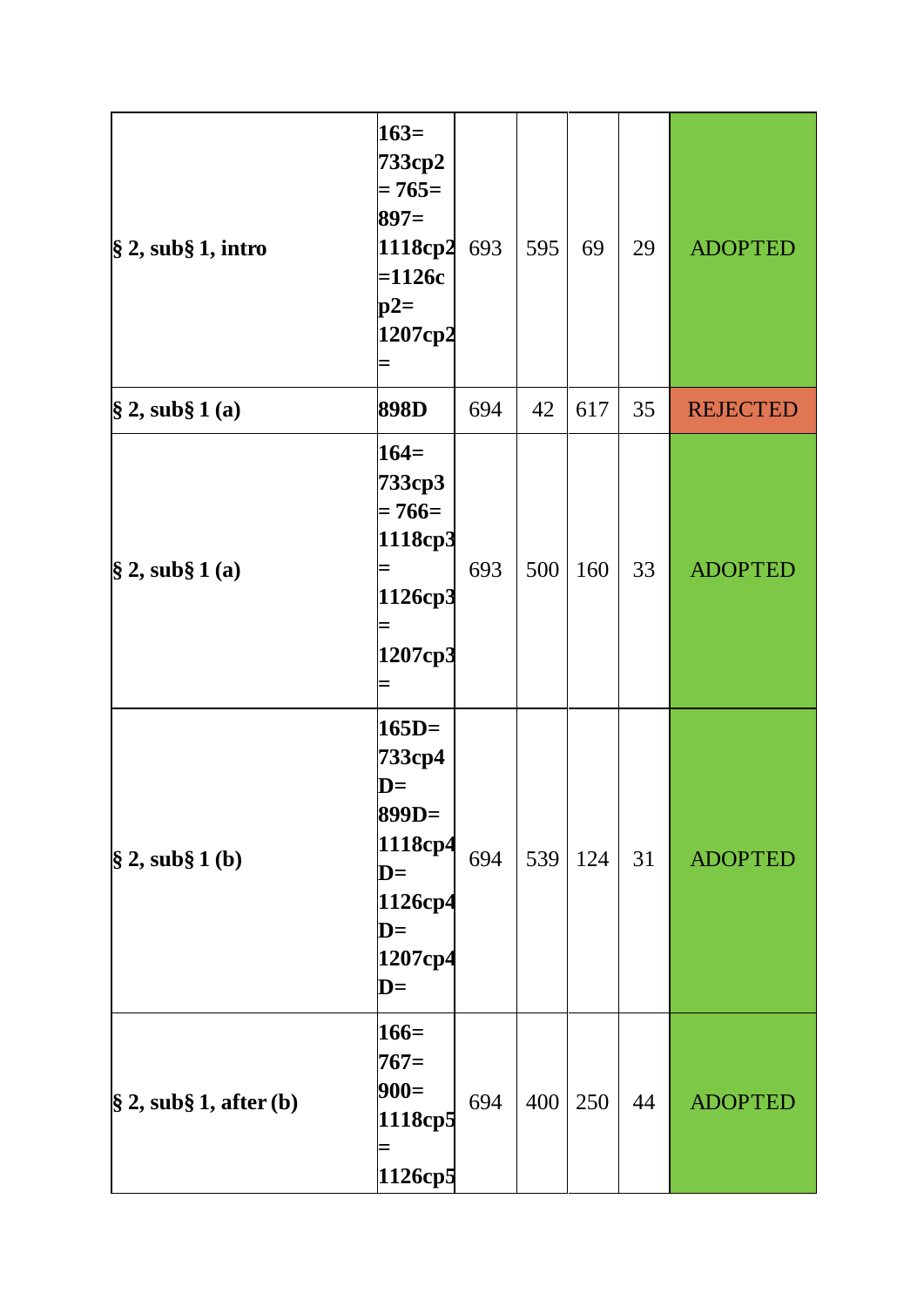| $\S$ 2, sub $\S$ 1, after (b)                 | 733ср6<br>1207срб                                              |     |     |     |    | <b>FALLS</b>    |
|-----------------------------------------------|----------------------------------------------------------------|-----|-----|-----|----|-----------------|
| $\frac{1}{2}$ , sub $\frac{1}{2}$ , after (b) | ${\bf AM}$<br>1029                                             | 692 | 95  | 568 | 29 | <b>REJECTED</b> |
| $\$ {2, sub\ 2                                | 901D                                                           | 694 | 102 | 563 | 29 | <b>REJECTED</b> |
| $\S 2$ , sub $\S 2$                           | 733cp5<br>1207cp5                                              | 694 | 238 | 443 | 13 | <b>REJECTED</b> |
| $\S 2$ , sub $\S 2$                           | $167=$<br>$768=$<br>1118cp6<br>$=1126c$<br><b>p6</b>           | 694 | 402 | 256 | 36 | <b>ADOPTED</b>  |
| After § 2                                     | $1096=$<br>1126cp7                                             | 694 | 350 | 250 | 94 | <b>ADOPTED</b>  |
| $\$ {3, sub\ 1                                | $168=$<br>733ср7<br>$= 769 =$<br>1118cp7<br>1126cp8<br>1207cp7 | 694 | 573 | 55  | 66 | <b>ADOPTED</b>  |
| $\$\,3,$ sub $\S\,2$                          | $169=$<br>733ср8<br>$= 770 =$<br>1118cp8                       | 694 | 527 | 105 | 62 | <b>ADOPTED</b>  |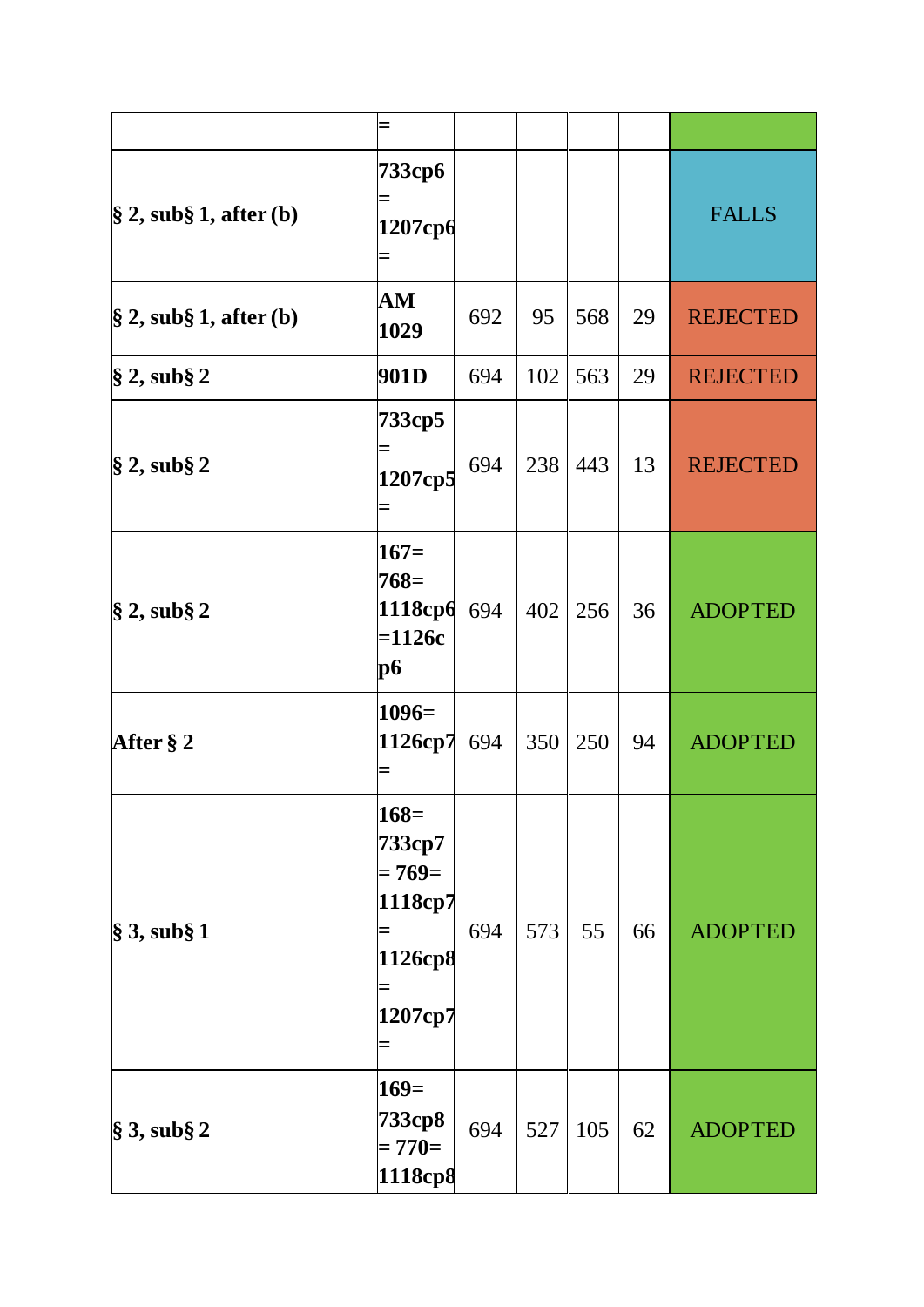|                      | 1126cp9<br>$=1207c$<br>p <sub>8</sub>                                  |     |     |     |     |                 |
|----------------------|------------------------------------------------------------------------|-----|-----|-----|-----|-----------------|
| $\$\,3,$ sub $\S\,2$ | <b>AM 902</b>                                                          | 694 | 174 | 486 | 34  | <b>REJECTED</b> |
| $§$ 3a               | $170=$<br>733ср9<br>$= 771 =$<br>1118cp9<br>1126cp1<br>$0=$<br>1207cp9 | 694 | 559 | 53  | 82  | <b>ADOPTED</b>  |
| $§$ 3b               | 733cp10<br>$= 772 =$<br>1118cp1<br>$0=$<br>1126cp1<br>$1 =$            | 694 | 348 | 248 | 98  | <b>ADOPTED</b>  |
| $§$ 3b               | <b>AM 171</b>                                                          |     |     |     |     | <b>FALLS</b>    |
| $§$ 3c               | $172=$<br>$773=$<br>$903=$<br>1118cp1<br>$1 =$<br>1126cp1<br>$2=$      | 694 | 611 | 48  | 35  | <b>ADOPTED</b>  |
| § 3d                 | <b>AM 774</b>                                                          | 694 | 255 | 326 | 113 | <b>REJECTED</b> |
| $\S 4$               | $173D=$<br>$775D=$<br>1118cp1<br>$2D=$                                 | 694 | 586 | 99  | 9   | <b>ADOPTED</b>  |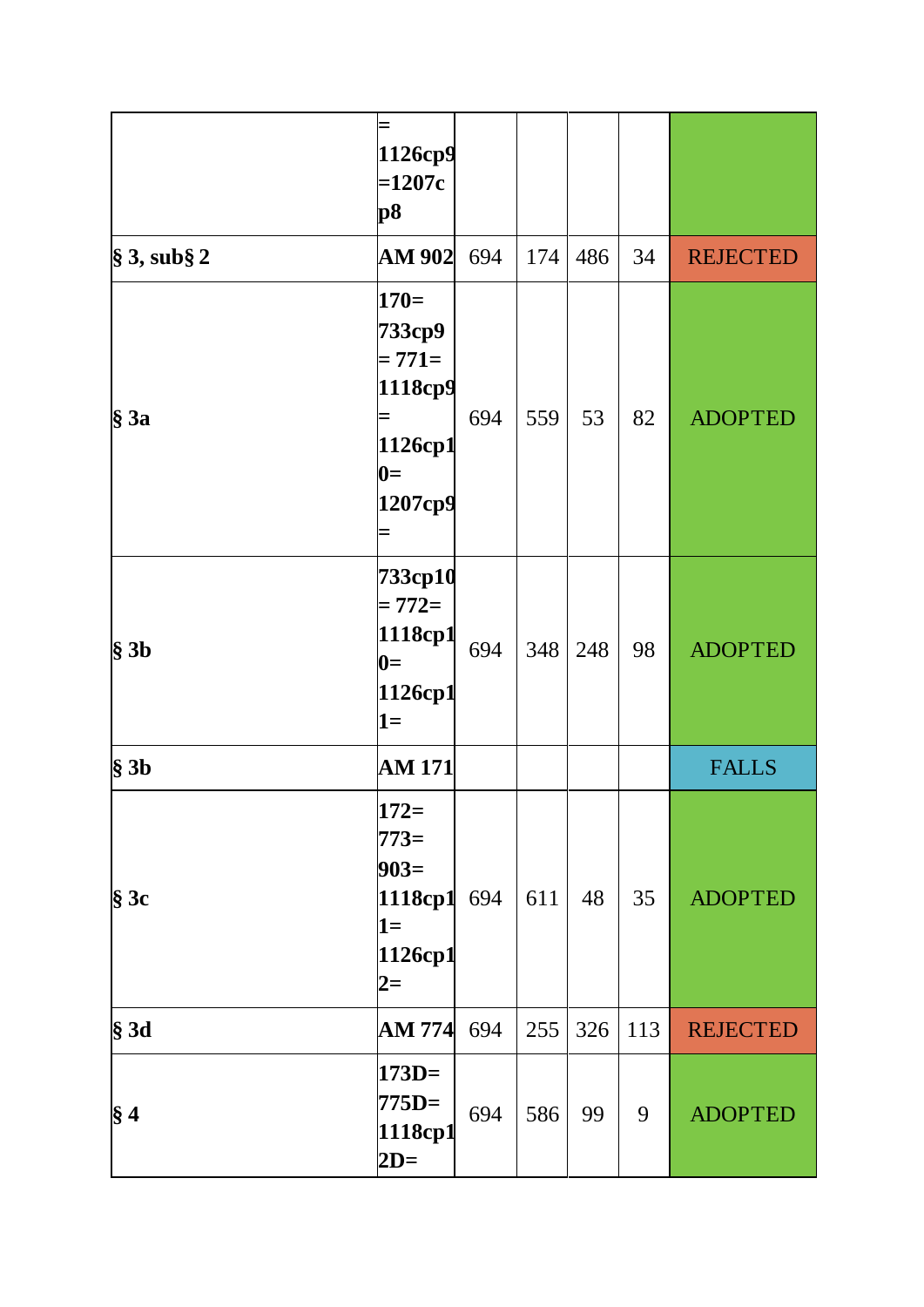|                                    | 1126cp1<br>$3D=$               |     |     |     |    |                 |
|------------------------------------|--------------------------------|-----|-----|-----|----|-----------------|
| $\S 1$                             | $174=$<br>$1208=$<br>1213cp1   | 694 | 623 | 65  | 6  | <b>ADOPTED</b>  |
| $\S 2$ , sub $\S 1$                | AM<br>1209                     | 694 | 103 | 576 | 15 | <b>REJECTED</b> |
| $\S 2$ , sub $\S 1$                | 1213cp2                        | 693 | 105 | 576 | 12 | <b>REJECTED</b> |
| $\S$ 2, sub $\S$ 1                 | ${\bf AM}$<br>1030             | 692 | 73  | 586 | 33 | <b>REJECTED</b> |
| $\S 2$ , sub $\S 1$                | AM 904                         | 694 | 143 | 496 | 55 | <b>REJECTED</b> |
| § 2, sub§ 1                        | <b>AM 175</b>                  | 694 | 476 | 180 | 38 | <b>ADOPTED</b>  |
| $\S 2$ , sub $\S 2$ , intro        | $1210=$<br>1213cp3             | 694 | 112 | 571 | 11 | <b>REJECTED</b> |
| $\S 2$ , sub $\S 2$ , intro        | AM 176                         | 694 | 472 | 187 | 35 | <b>ADOPTED</b>  |
| $\$\,2,$ sub $\S\,2,$ intro        | AM<br>1031                     |     |     |     |    | <b>FALLS</b>    |
| $\hat{\S}$ 2, sub $\hat{\S}$ 2 (a) | 1211D                          | 693 | 100 | 588 | 5  | <b>REJECTED</b> |
| $\hat{\S}$ 2, sub $\hat{\S}$ 2 (a) | AM 177                         | 694 | 456 | 227 | 11 | <b>ADOPTED</b>  |
| $\S 2$ , sub $\S 2$ (b)            | 1212D                          | 694 | 173 | 510 | 11 | <b>REJECTED</b> |
| $\S 2$ , sub $\S 2$ (b)            | AM 178                         | 694 | 635 | 49  | 10 | <b>ADOPTED</b>  |
| After $\S 3$                       | 813cp1<br>$= 905 =$            | 692 | 285 | 372 | 35 | <b>REJECTED</b> |
| After $\S 3$                       | 813cp2<br>$= 906 =$<br>$1215=$ | 694 | 240 | 414 | 40 | <b>REJECTED</b> |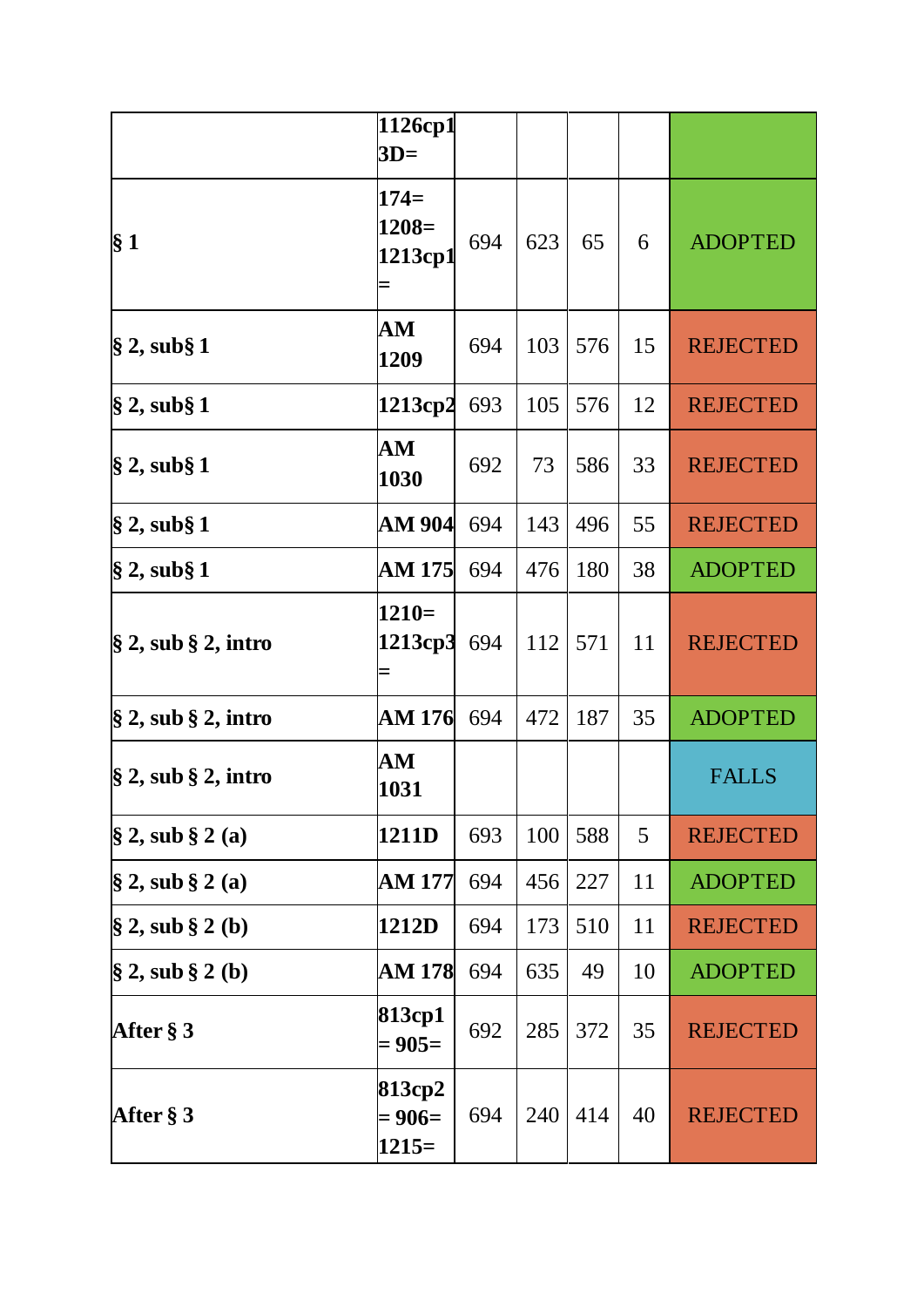|                        | $1348=$            |     |     |     |    |                 |
|------------------------|--------------------|-----|-----|-----|----|-----------------|
| After $\S 3$           | $1214=$<br>$1347=$ | 694 | 289 | 316 | 89 | <b>REJECTED</b> |
| § 1a                   | AM<br>1032         | 691 | 75  | 600 | 16 | <b>REJECTED</b> |
| $\frac{8}{3}$ 2 and 2a | ${\bf AM}$<br>1119 | 694 | 400 | 273 | 21 | <b>ADOPTED</b>  |
| $§$ 2 and 2a           | AM 182             |     |     |     |    | <b>FALLS</b>    |
| $\frac{8}{3}$ 2 and 2a | <b>AM 183</b>      |     |     |     |    | <b>FALLS</b>    |
| <b>Art 20</b>          | AM<br>1120         | 694 | 511 | 157 | 26 | <b>ADOPTED</b>  |
| <b>Art 20</b>          | 185-189            |     |     |     |    | <b>FALLS</b>    |
| $\S 1$                 | AM 741             | 693 | 205 | 456 | 32 | <b>REJECTED</b> |
| § 1                    | 204/1              | 694 | 627 | 62  | 5  | <b>ADOPTED</b>  |
| $\S 1$                 | 204/2              | 694 | 405 | 277 | 12 | <b>ADOPTED</b>  |
| § 1                    | 1157cp1            |     |     |     |    | <b>FALLS</b>    |
| After § 1              | 1157cp2            | 694 | 225 | 427 | 42 | <b>REJECTED</b> |
| After § 1              | 205-208            | 694 | 651 | 32  | 11 | <b>ADOPTED</b>  |
| $\S 1$                 | AM<br>1033         | 692 | 116 | 569 | 7  | <b>REJECTED</b> |
| § 2                    | 1158cp1            | 694 | 208 | 474 | 12 | <b>REJECTED</b> |
| $\S 2$                 | <b>AM 209</b>      | 694 | 604 | 76  | 14 | <b>ADOPTED</b>  |
| $\S 2$                 | AM<br>1034         | 692 | 81  | 577 | 34 | <b>REJECTED</b> |
| $\S 3$                 | AM 907             | 694 | 70  | 613 | 11 | <b>REJECTED</b> |
| $\S 3$                 | AM                 | 694 | 154 | 536 | 4  | <b>REJECTED</b> |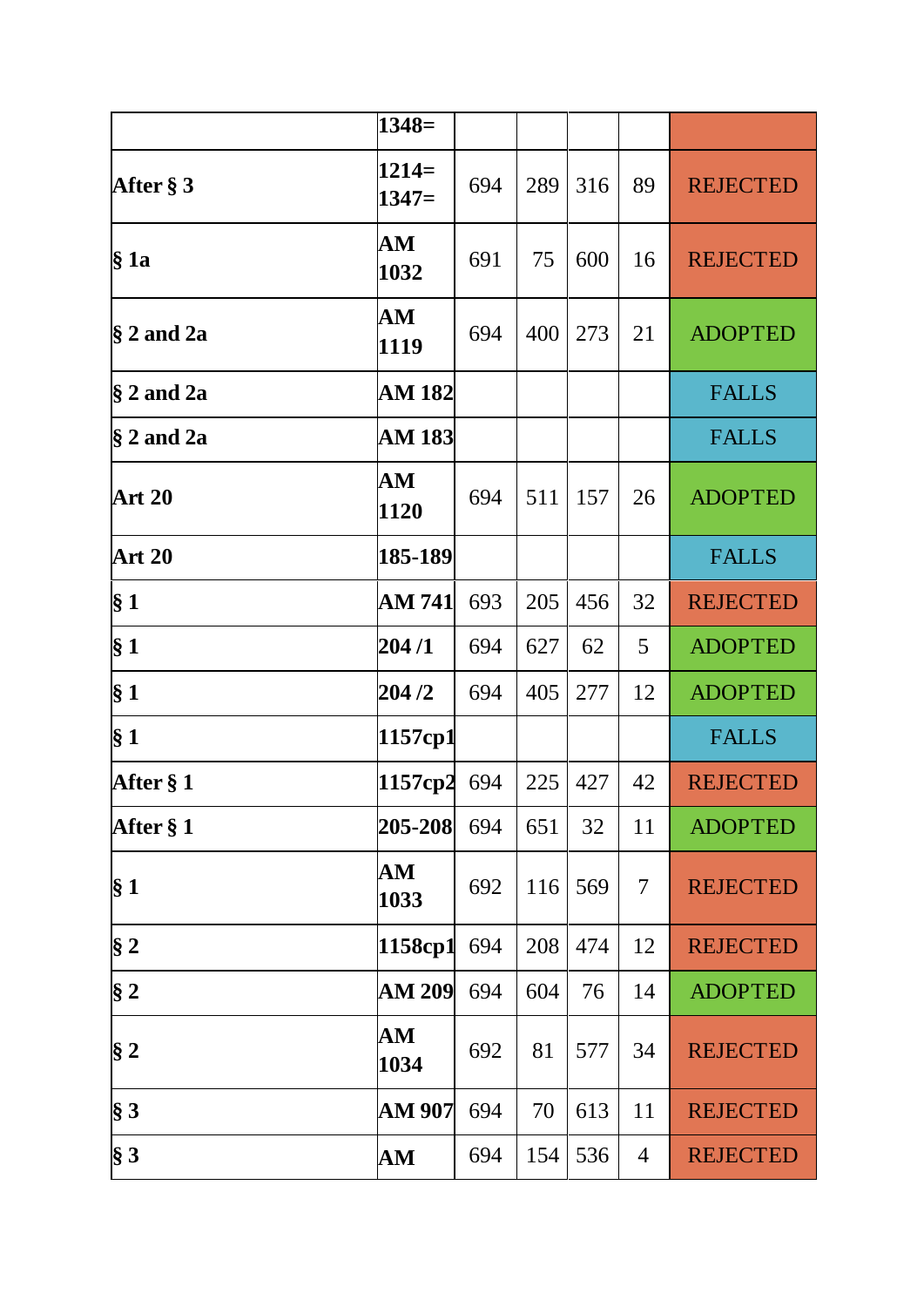|              | 1216                                      |     |     |           |                |                 |
|--------------|-------------------------------------------|-----|-----|-----------|----------------|-----------------|
| $\S 3$       | 1158cp2                                   | 694 | 166 | 510       | 18             | <b>REJECTED</b> |
| $\S 3$       | <b>AM 210</b>                             | 694 | 618 | 61        | 15             | <b>ADOPTED</b>  |
| After § 3    | AM<br>1217                                | 694 | 137 | 545       | 12             | <b>REJECTED</b> |
| After $\S 3$ | 1158cp3<br>$= 211 =$                      | 694 | 502 | 167       | 25             | <b>ADOPTED</b>  |
| After § 3    | 1158cp4                                   | 694 | 174 | 501       | 19             | <b>REJECTED</b> |
| After § 3    | AM 212                                    | 694 | 648 | 39        | $\overline{7}$ | <b>ADOPTED</b>  |
| After $\S 3$ | ${\bf AM}$<br>1218                        | 694 | 278 | 368       | 48             | <b>REJECTED</b> |
| After § 3    | <b>AM 213</b>                             | 694 | 620 | 67        | 7              | <b>ADOPTED</b>  |
| After $\S 3$ | AM 742                                    |     |     |           |                | <b>FALLS</b>    |
| After § 3    | $217=$<br>$743=$<br>1158cp5<br>$= 1219 =$ | 694 | 656 | 10        | 28             | <b>ADOPTED</b>  |
| Art 26a      | AM<br>1220                                | 694 |     | $328$ 354 | 12             | <b>REJECTED</b> |
| $\S 1$       | <b>AM 908</b>                             | 694 | 78  | 483       | 133            | <b>REJECTED</b> |
| $\S 1$       | $218=$<br>1161cp1<br>Ξ                    | 694 | 528 | 159       | 7              | <b>ADOPTED</b>  |
| $§$ 2        | <b>AM 909</b>                             | 694 | 74  | 494       | 126            | <b>REJECTED</b> |
| § 2          | 1159/1                                    | 694 | 394 | 277       | 23             | <b>ADOPTED</b>  |
| $§$ 2        | 1159/2                                    | 694 | 349 | 323       | 22             | <b>ADOPTED</b>  |
| § 2          | $219=$<br>1161cp2                         |     |     |           |                | <b>FALLS</b>    |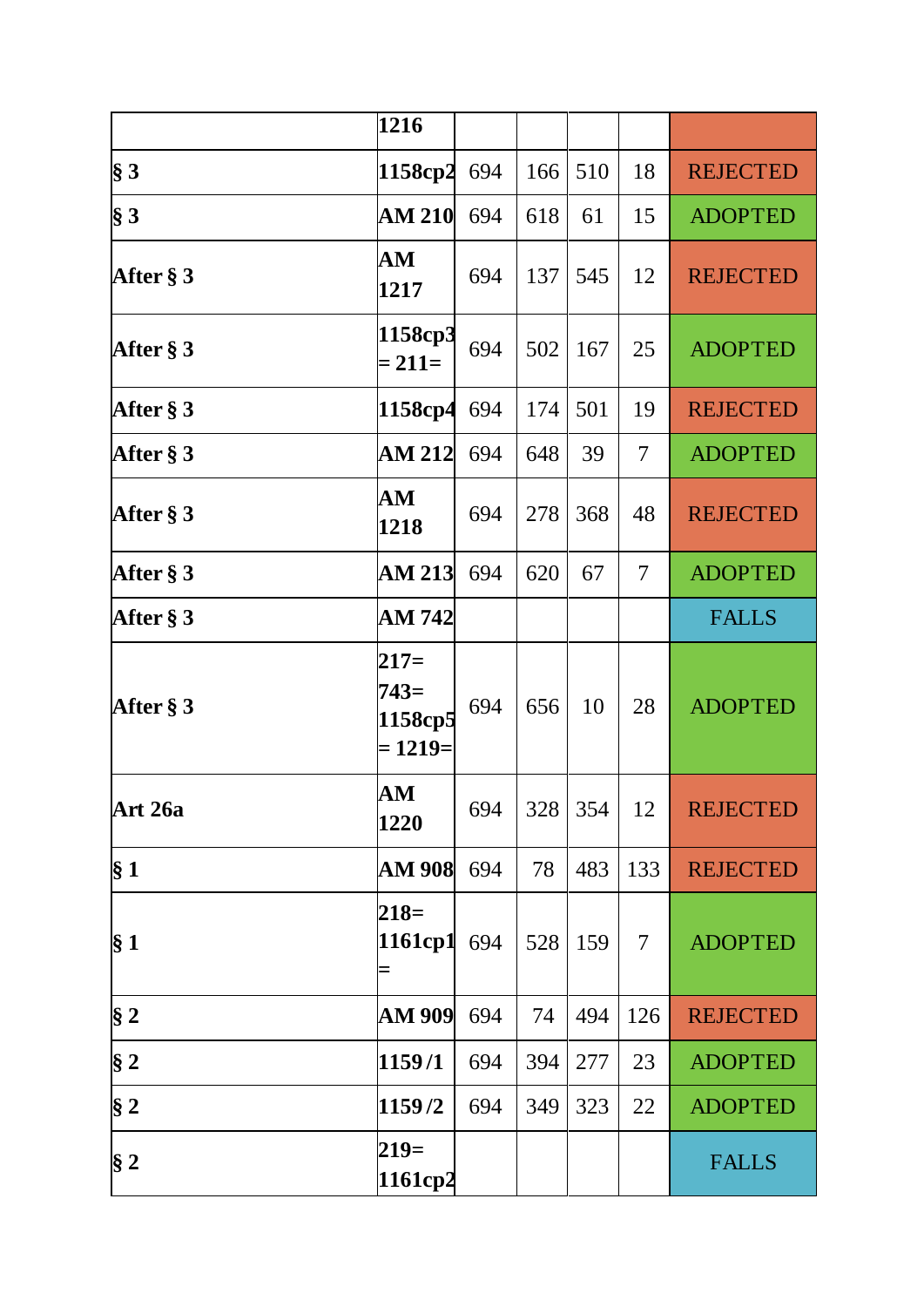|              | Ξ                  |     |     |     |    |                 |
|--------------|--------------------|-----|-----|-----|----|-----------------|
| $\S 3$       | 1161cp3            | 694 | 578 | 55  | 61 | <b>ADOPTED</b>  |
| $\S 3$       | <b>AM 220</b>      |     |     |     |    | <b>FALLS</b>    |
| After $\S 3$ | 1160<br>1161cp4    | 694 | 464 | 215 | 15 | <b>ADOPTED</b>  |
| § 2          | <b>AM 240</b>      | 693 | 632 | 58  | 3  | <b>ADOPTED</b>  |
| $\S 2$       | ${\bf AM}$<br>1162 | 693 | 496 | 137 | 60 | <b>ADOPTED</b>  |
| $\S 3$       | <b>AM 241</b>      | 693 | 495 | 195 | 3  | <b>ADOPTED</b>  |
| $\S 3$       | $916=$<br>$1225=$  |     |     |     |    | <b>FALLS</b>    |
| After $\S 3$ | $1226=$<br>$1350=$ | 692 | 233 | 452 | 7  | <b>REJECTED</b> |
| After $\S 3$ | <b>AM 918</b>      | 692 | 226 | 444 | 22 | <b>REJECTED</b> |
| After $\S 3$ | AM 917             | 692 | 255 | 416 | 21 | <b>REJECTED</b> |
| After § 3    | ${\bf AM}$<br>1163 | 693 | 415 | 252 | 26 | <b>ADOPTED</b>  |
| § 1          | 1040-<br>1041      | 690 | 109 | 557 | 24 | <b>REJECTED</b> |
| After § 1    | ${\bf AM}$<br>1115 | 693 | 246 | 416 | 31 | <b>REJECTED</b> |
| After § 1    | $1227=$<br>$1351=$ | 693 | 249 | 434 | 10 | <b>REJECTED</b> |
| After $§ 1$  | AM 922             | 693 | 251 | 432 | 10 | <b>REJECTED</b> |
| $\S 2$       | <b>AM 919</b>      | 693 | 204 | 472 | 17 | <b>REJECTED</b> |
| After $\S 2$ | <b>AM 920</b>      | 693 | 244 | 439 | 10 | <b>REJECTED</b> |
| After § 2    | $921=$             | 693 | 221 | 439 | 33 | <b>REJECTED</b> |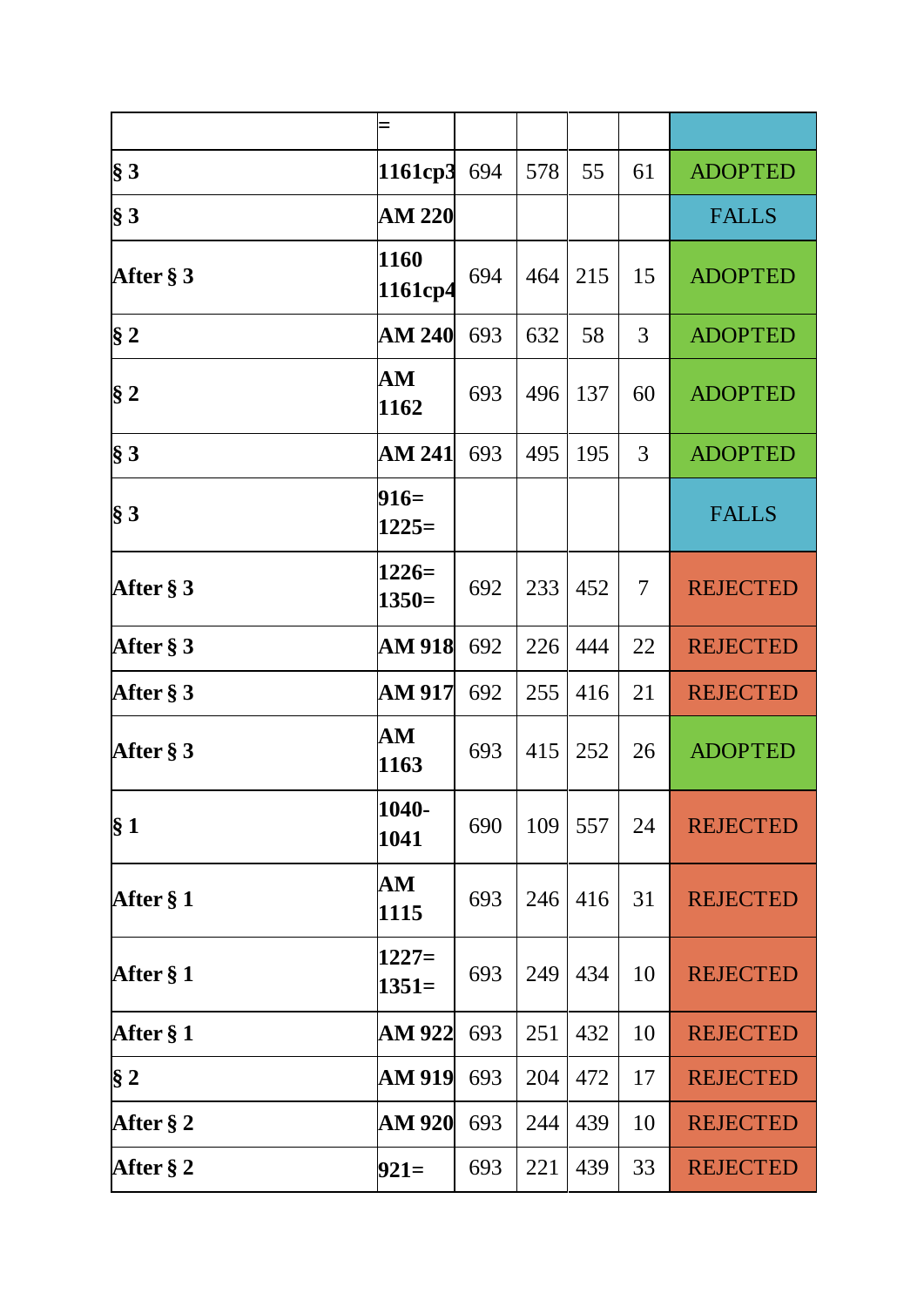|                  | $1228=$<br>$1352=$ |     |     |     |                |                 |
|------------------|--------------------|-----|-----|-----|----------------|-----------------|
| After $\S 2$     | $1229=$<br>$1353=$ | 692 | 335 | 297 | 60             | <b>ADOPTED</b>  |
| § 1              | $251=$<br>$1042=$  | 693 | 348 | 340 | 5              | <b>ADOPTED</b>  |
| § 1              | AM<br>1043         | 691 | 112 | 565 | 14             | <b>REJECTED</b> |
| § <sub>1</sub>   | AM<br>1230         | 692 | 336 | 346 | 10             | <b>REJECTED</b> |
| $\S 1$           | ${\bf AM}$<br>1231 | 693 | 141 | 539 | 13             | <b>REJECTED</b> |
| After § 1        | AM<br>1044         | 691 | 122 | 553 | 16             | <b>REJECTED</b> |
| After § 1        | ${\bf AM}$<br>1140 | 693 | 273 | 381 | 39             | <b>REJECTED</b> |
| $\S 1$           | AM<br>1045         | 691 | 90  | 597 | 4              | <b>REJECTED</b> |
| § <sub>1</sub>   | AM<br>1047         | 691 | 106 | 580 | 5 <sup>1</sup> | <b>REJECTED</b> |
| $\S 1$ , point c | AM<br>1046         | 691 | 97  | 584 | 10             | <b>REJECTED</b> |
| $\S 1$ , point c | <b>AM 260</b>      | 692 | 675 | 13  | $\overline{4}$ | <b>ADOPTED</b>  |
| $\S 1$ , point c | $\S/1$             |     |     |     |                | <b>FALLS</b>    |
| $\S 1$ , point c | $\S/2$             |     |     |     |                | <b>FALLS</b>    |
| $\S 1$           | 819cp1             | 693 | 271 | 414 | 8              | <b>REJECTED</b> |
| $\S 1$ , point a | AM<br>1048         | 691 | 85  | 604 | $\overline{2}$ | <b>REJECTED</b> |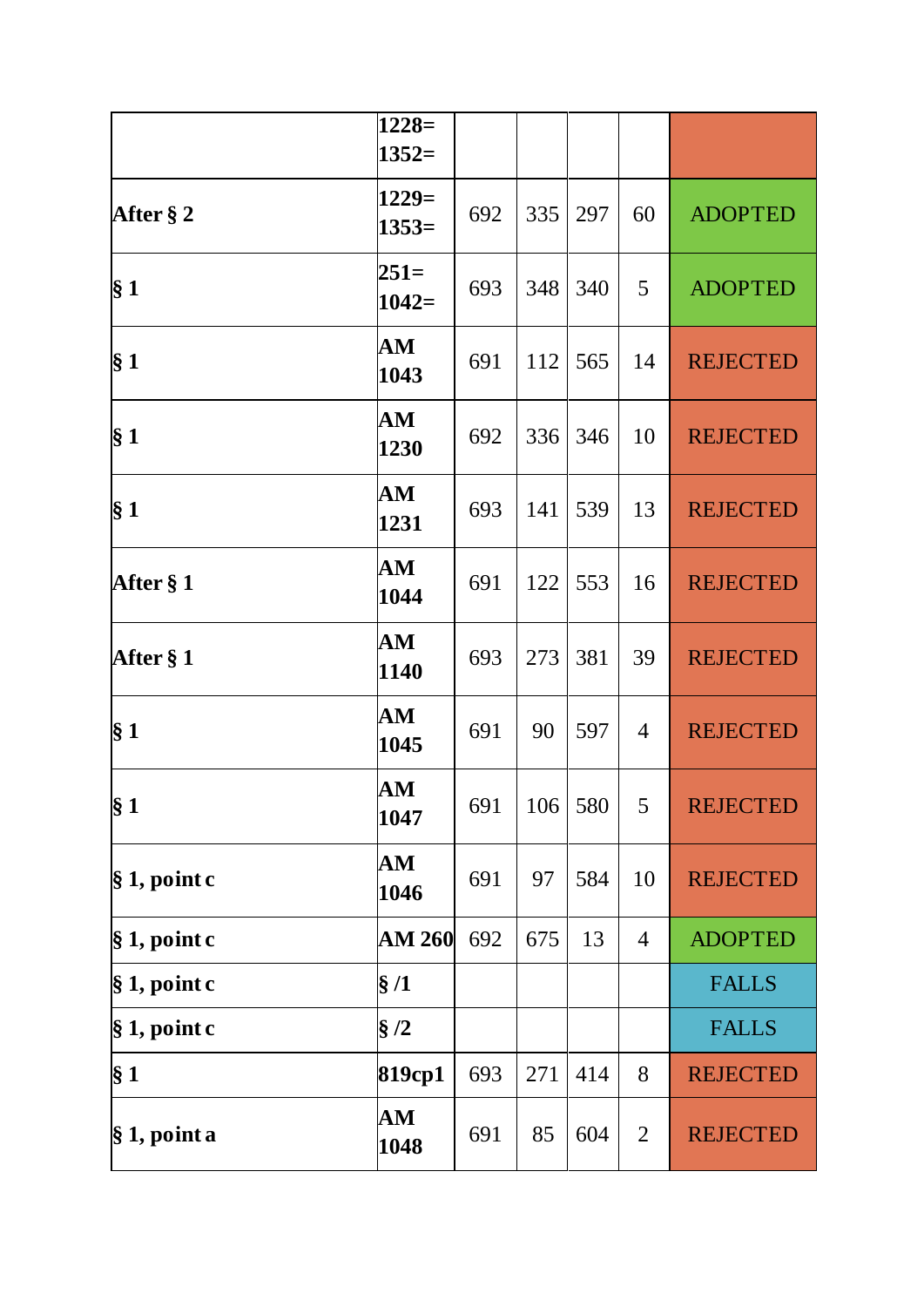| $\S 1$ , point a       | <b>AM 267</b>      | 693 | 452 | 224 | 17 | <b>ADOPTED</b>  |
|------------------------|--------------------|-----|-----|-----|----|-----------------|
| § 1, point a           | 819ср2             | 693 | 465 | 220 | 8  | <b>ADOPTED</b>  |
| $\S 1$ , point b       | §/1                |     |     |     |    | <b>FALLS</b>    |
| $\S 1$ , point b       | §/2                |     |     |     |    | <b>FALLS</b>    |
| $\S 1$ , point d       | 819cp3<br>$= 923=$ | 693 | 295 | 391 | 7  | <b>REJECTED</b> |
| $\S 1$ , point d       | <b>AM 273</b>      | 693 | 665 | 13  | 15 | <b>ADOPTED</b>  |
| $\S 1$ , point h       | AM<br>1049         | 691 | 104 | 582 | 5  | <b>REJECTED</b> |
| § 1, point h           | AM 275             | 693 | 642 | 44  | 7  | <b>ADOPTED</b>  |
| $\S 1$ , point h       | $924=$<br>819cp4   |     |     |     |    | <b>FALLS</b>    |
| $\S 1$ , point h       | ${\bf AM}$<br>1050 | 691 | 85  | 602 | 4  | <b>REJECTED</b> |
| $\S 1$ , point o       | <b>AM 280</b>      | 693 | 661 | 27  | 5  | <b>ADOPTED</b>  |
| $\S 1$ , point o       | 819cp5             |     |     |     |    | <b>FALLS</b>    |
| $\vert \S 1$ , point p | <b>AM 281</b>      | 693 | 658 | 17  | 18 | <b>ADOPTED</b>  |
| § 1, point p           | 819срб             |     |     |     |    | <b>FALLS</b>    |
| § 2                    | <b>AM 289</b>      | 693 | 531 | 157 | 5  | <b>ADOPTED</b>  |
| $§$ 2                  | 819cp7             |     |     |     |    | <b>FALLS</b>    |
| $\S 2$                 | AM 291             | 693 | 662 | 27  | 4  | <b>ADOPTED</b>  |
| $§$ 2                  | 819cp8             |     |     |     |    | <b>FALLS</b>    |
| $\S 2$                 | AM<br>1051         | 692 | 111 | 568 | 13 | <b>REJECTED</b> |
| $\S 2$                 | AM 745             | 694 | 53  | 628 | 13 | <b>REJECTED</b> |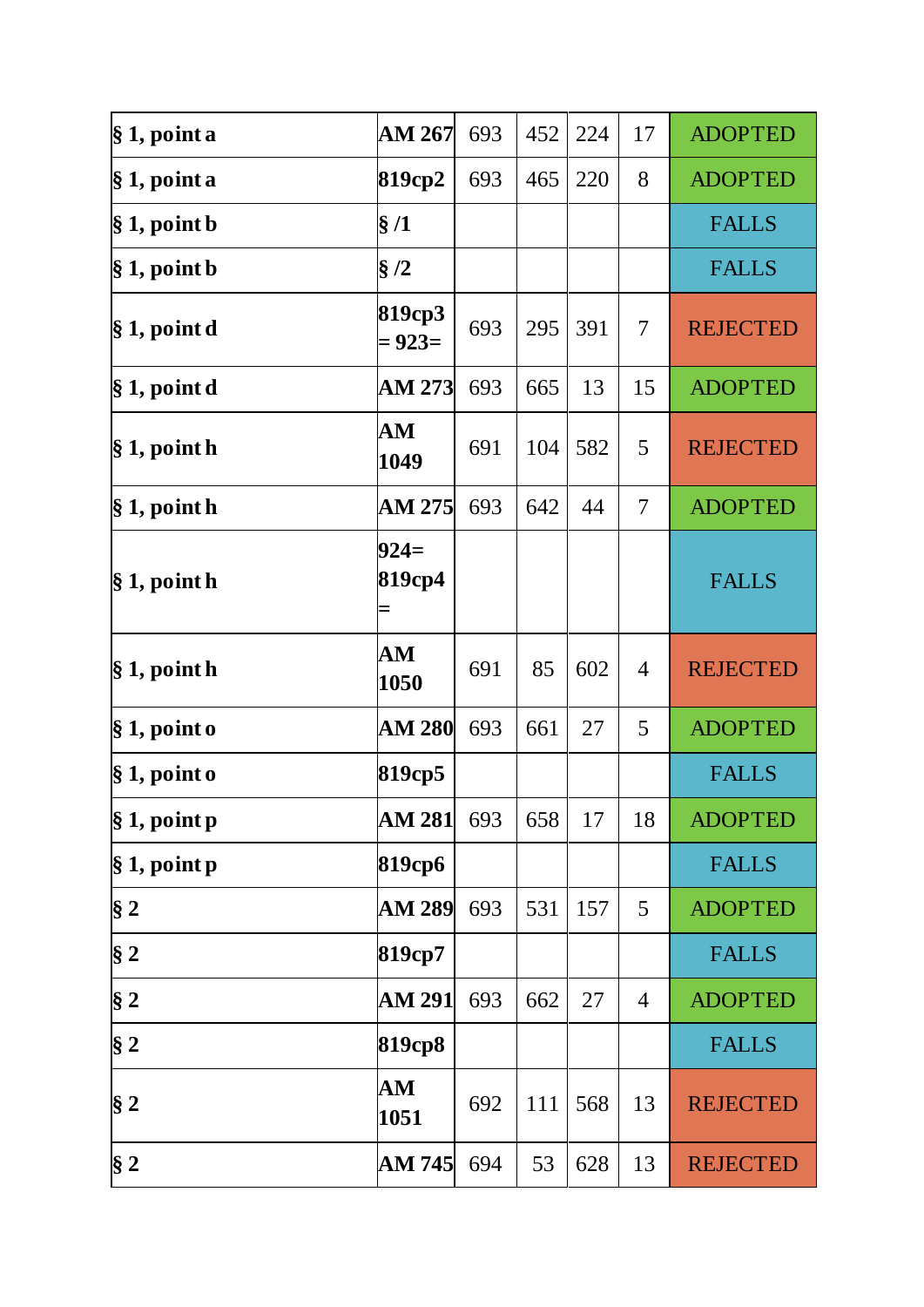| <b>Art 44</b>  | 293-300            | 693 | 359 | 311 | 23  | <b>ADOPTED</b>  |
|----------------|--------------------|-----|-----|-----|-----|-----------------|
| <b>Art 44</b>  | ${\bf AM}$<br>1121 |     |     |     |     | <b>FALLS</b>    |
| <b>Art 46a</b> | ${\bf AM}$<br>1107 | 693 | 270 | 403 | 20  | <b>REJECTED</b> |
| <b>Art 46a</b> | ${\bf AM}$<br>1164 | 693 | 298 | 328 | 67  | <b>REJECTED</b> |
| <b>Art 47a</b> | AM 746             | 694 | 47  | 526 | 121 | <b>REJECTED</b> |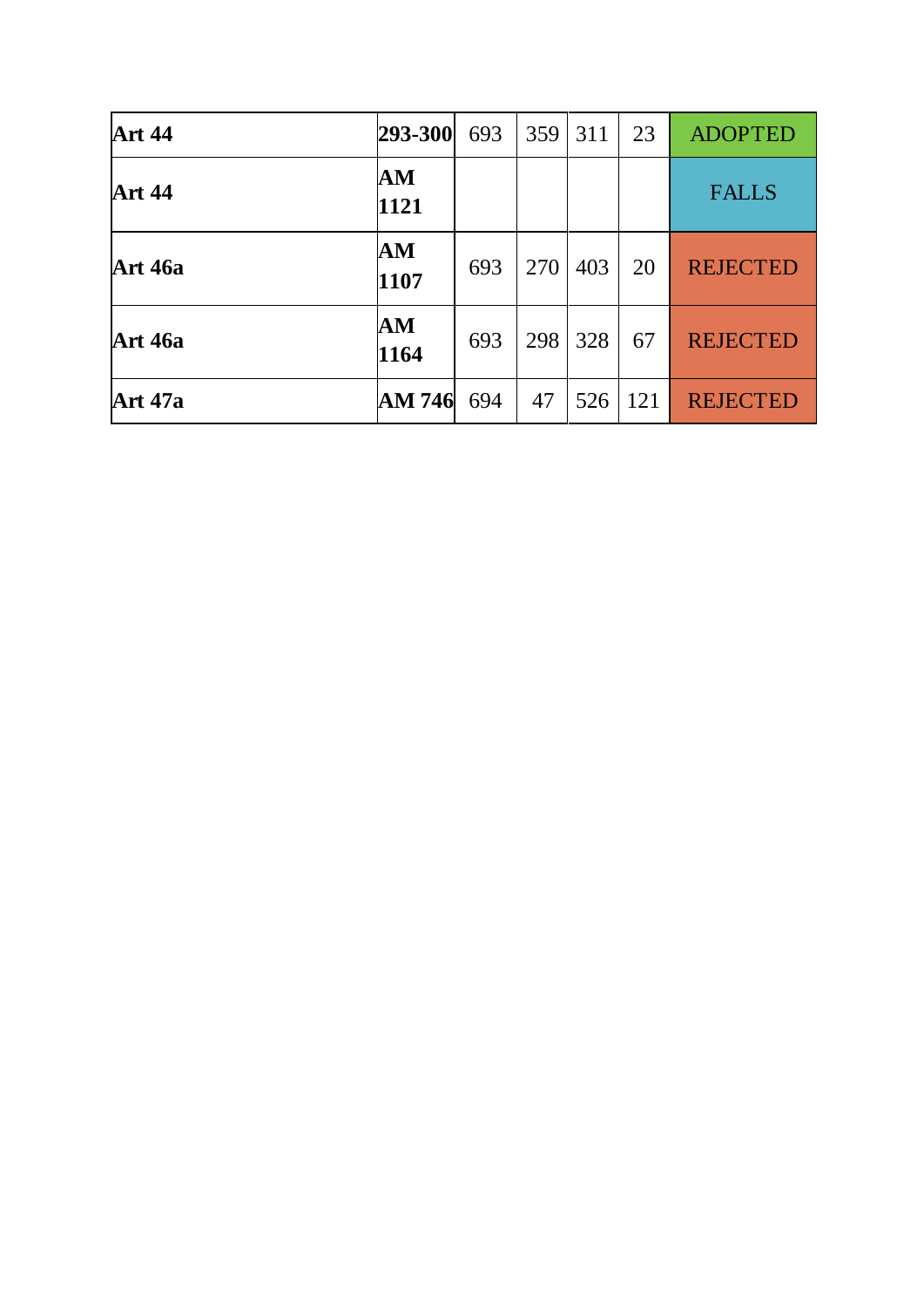| <b>Final votes - Second voting session</b> |    |        |     |  |          |                |  |  |
|--------------------------------------------|----|--------|-----|--|----------|----------------|--|--|
| Subject                                    | AM | Voting |     |  | $\Omega$ | Result         |  |  |
| (A9-0167/2020) Belarus                     |    | 690    | 602 |  | 44       | <b>ADOPTED</b> |  |  |
| (A9-0020/2020) NPT review                  |    | 693    | 641 |  | 47       | <b>ADOPTED</b> |  |  |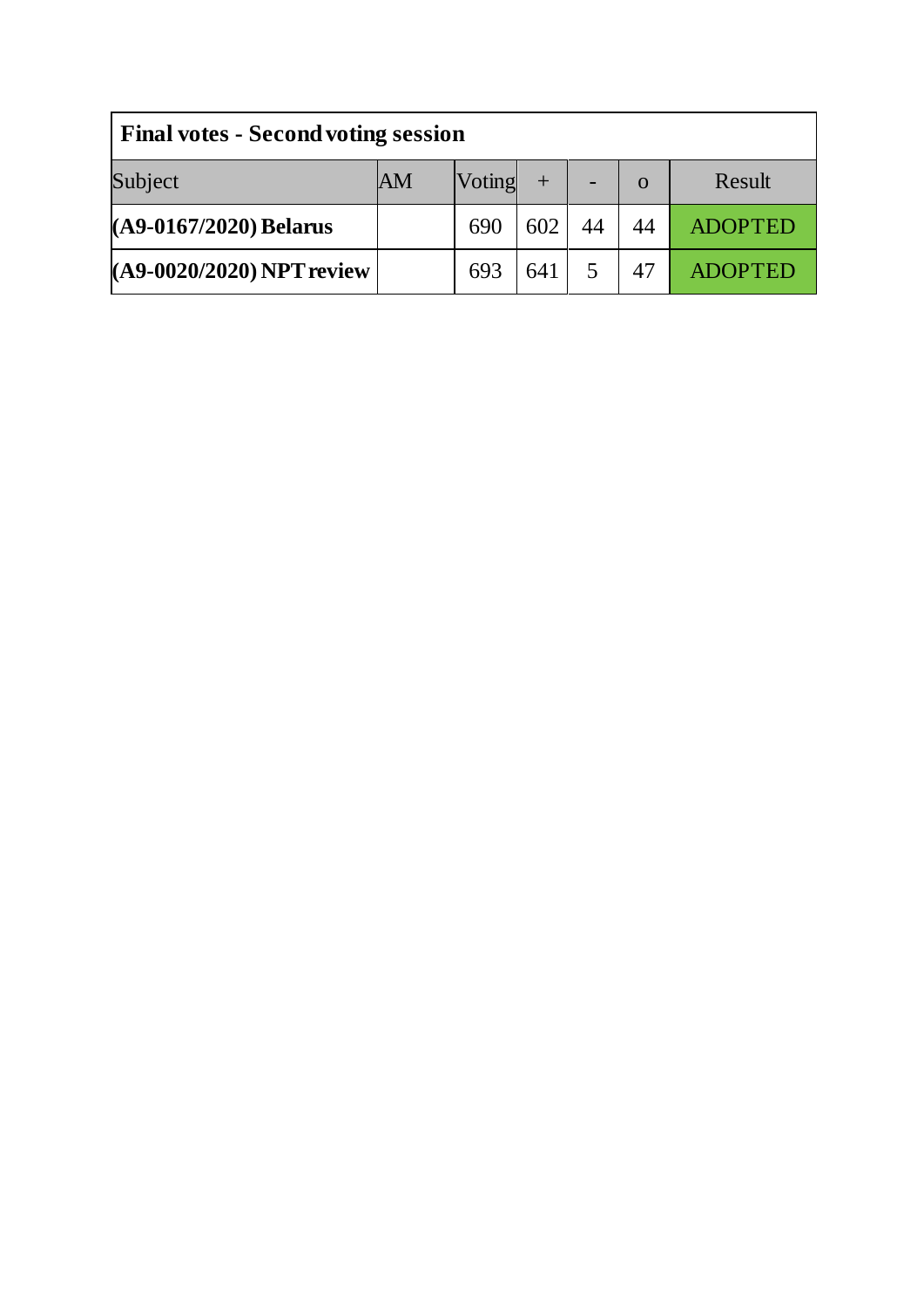| Euro area 2020 |                 |        |     |     |              |                 |  |
|----------------|-----------------|--------|-----|-----|--------------|-----------------|--|
| Subject        | AM              | Voting | $+$ |     | $\mathbf{O}$ | Result          |  |
| After § 6      | AM <sub>2</sub> | 691    | 119 | 555 | 17           | <b>REJECTED</b> |  |
| $\S 7$         | $\S/1$          | 694    | 628 | 44  | 22           | <b>ADOPTED</b>  |  |
| § 7            | $\S/2$          | 694    | 527 | 164 | 3            | <b>ADOPTED</b>  |  |
| $\S 7$         | $\S/3$          | 694    | 560 | 81  | 53           | <b>ADOPTED</b>  |  |
| $\S 8$         | AM4             | 694    | 244 | 364 | 86           | <b>REJECTED</b> |  |
| $\S 8$         | $\S/1$          | 694    | 573 | 66  | 55           | <b>ADOPTED</b>  |  |
| $\S 8$         | $\S/2$          | 694    | 535 | 134 | 25           | <b>ADOPTED</b>  |  |
| $\S 8$         | $\S/3$          | 694    | 525 | 113 | 56           | <b>ADOPTED</b>  |  |
| After § 12     | AM1             | 694    | 279 | 385 | 30           | <b>REJECTED</b> |  |
| §19            | AM <sub>5</sub> | 693    | 269 | 357 | 67           | <b>REJECTED</b> |  |
| §20            | AM 6            | 694    | 87  | 421 | 186          | <b>REJECTED</b> |  |
| §21            | AM7             | 694    | 262 | 358 | 74           | <b>REJECTED</b> |  |
| After $\S 24$  | AM 8            | 694    | 156 | 506 | 32           | <b>REJECTED</b> |  |
| §25            | AM 9            | 694    | 129 | 552 | 13           | <b>REJECTED</b> |  |
| §25            | <b>AM 12</b>    | 693    | 298 | 377 | 18           | <b>REJECTED</b> |  |
| After $\S 25$  | <b>AM 10</b>    | 694    | 274 | 361 | 59           | <b>REJECTED</b> |  |
| §26            | $\S/1$          | 694    | 498 | 184 | 12           | <b>ADOPTED</b>  |  |
| §26            | $\S/2$          | 694    | 305 | 372 | 17           | <b>REJECTED</b> |  |
| § 34           | <b>AM 11</b>    | 694    | 172 | 348 | 174          | <b>REJECTED</b> |  |
| § 35           | $\S/1$          | 694    | 550 | 47  | 97           | <b>ADOPTED</b>  |  |
| § 35           | $\S/2$          | 694    | 496 | 171 | 27           | <b>ADOPTED</b>  |  |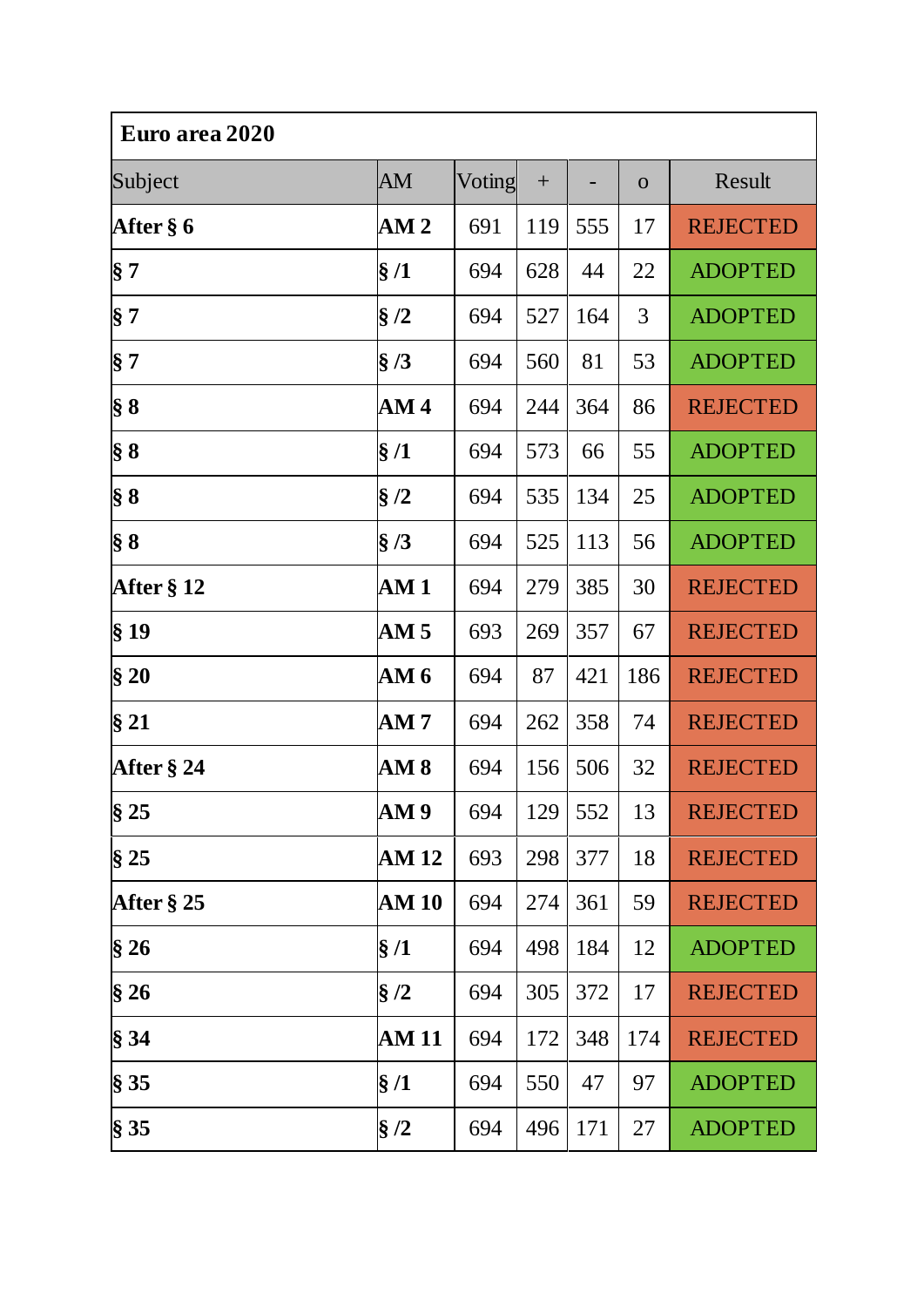| $\$\,35$      | $\frac{8}{3}$ | 694 |         | 496 165 33  |    | <b>ADOPTED</b>  |
|---------------|---------------|-----|---------|-------------|----|-----------------|
| $\$\,35$      | §/4           | 694 |         | $548$   122 | 24 | <b>ADOPTED</b>  |
| After $\S 36$ | AM3           | 694 | 287 392 |             | 15 | <b>REJECTED</b> |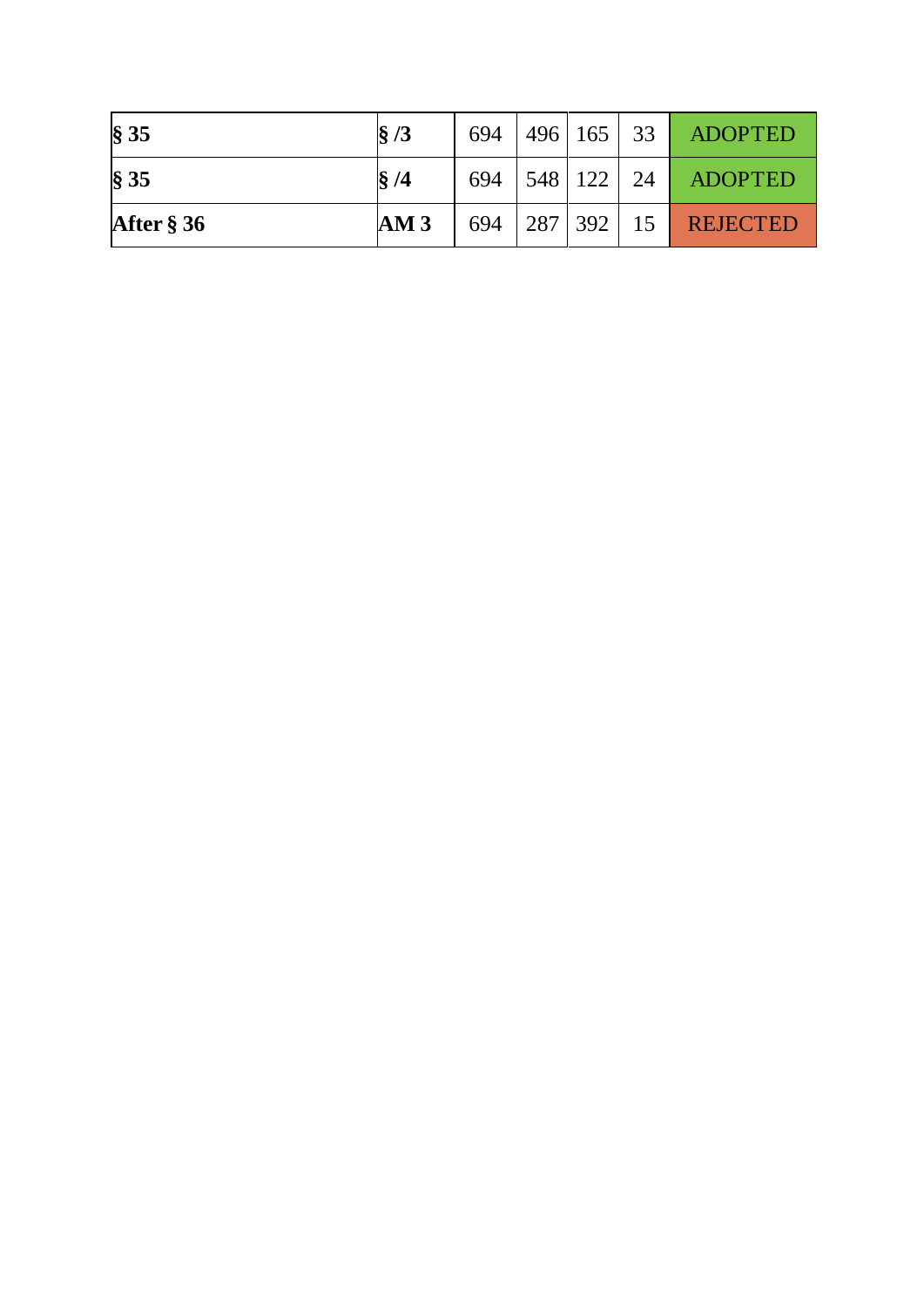| Euro area 2020   |                 |        |     |     |              |                 |  |
|------------------|-----------------|--------|-----|-----|--------------|-----------------|--|
| Subject          | AM              | Voting | $+$ |     | $\mathbf{O}$ | Result          |  |
| <b>AMR</b>       | AM <sub>2</sub> | 692    | 89  | 550 | 53           | <b>REJECTED</b> |  |
| $\S 8$           | $\S/1$          | 694    | 595 | 57  | 42           | <b>ADOPTED</b>  |  |
| $\S 8$           | $\S/2$          | 693    | 410 | 211 | 72           | <b>ADOPTED</b>  |  |
| §12              | §/1             | 694    | 651 | 10  | 33           | <b>ADOPTED</b>  |  |
| §12              | §/2             | 693    | 430 | 243 | 20           | <b>ADOPTED</b>  |  |
| § 17             | §               | 694    | 463 | 195 | 36           | <b>ADOPTED</b>  |  |
| §19              | §               | 693    | 373 | 211 | 109          | <b>ADOPTED</b>  |  |
| § 27             | §/1             | 694    | 557 | 68  | 69           | <b>ADOPTED</b>  |  |
| §27              | $\S/2$          | 694    | 322 | 351 | 21           | <b>REJECTED</b> |  |
| §28              | §/1             | 694    | 557 | 112 | 25           | <b>ADOPTED</b>  |  |
| §28              | §/2             | 693    | 387 | 268 | 38           | <b>ADOPTED</b>  |  |
| § 35             | $\S/1$          | 694    | 655 | 20  | 19           | <b>ADOPTED</b>  |  |
| § 35             | §/2             | 693    | 445 | 185 | 63           | <b>ADOPTED</b>  |  |
| $§$ 42           | AM 1            | 693    | 231 | 414 | 48           | <b>REJECTED</b> |  |
| $§$ 42           | $\S/1$          | 694    | 487 | 163 | 44           | <b>ADOPTED</b>  |  |
| $§$ 42           | $\S/2$          | 694    | 381 | 283 | 30           | <b>ADOPTED</b>  |  |
| <b>Recital F</b> | §/1             | 693    | 646 | 18  | 29           | <b>ADOPTED</b>  |  |
| <b>Recital F</b> | $\S/2$          | 694    | 352 | 287 | 55           | <b>ADOPTED</b>  |  |
| <b>Recital I</b> | $\S/1$          | 694    | 594 | 87  | 13           | <b>ADOPTED</b>  |  |
| <b>Recital I</b> | $\S/2$          | 694    | 483 | 199 | 12           | <b>ADOPTED</b>  |  |
| <b>Recital K</b> | $\S/1$          | 694    | 642 | 17  | 35           | <b>ADOPTED</b>  |  |